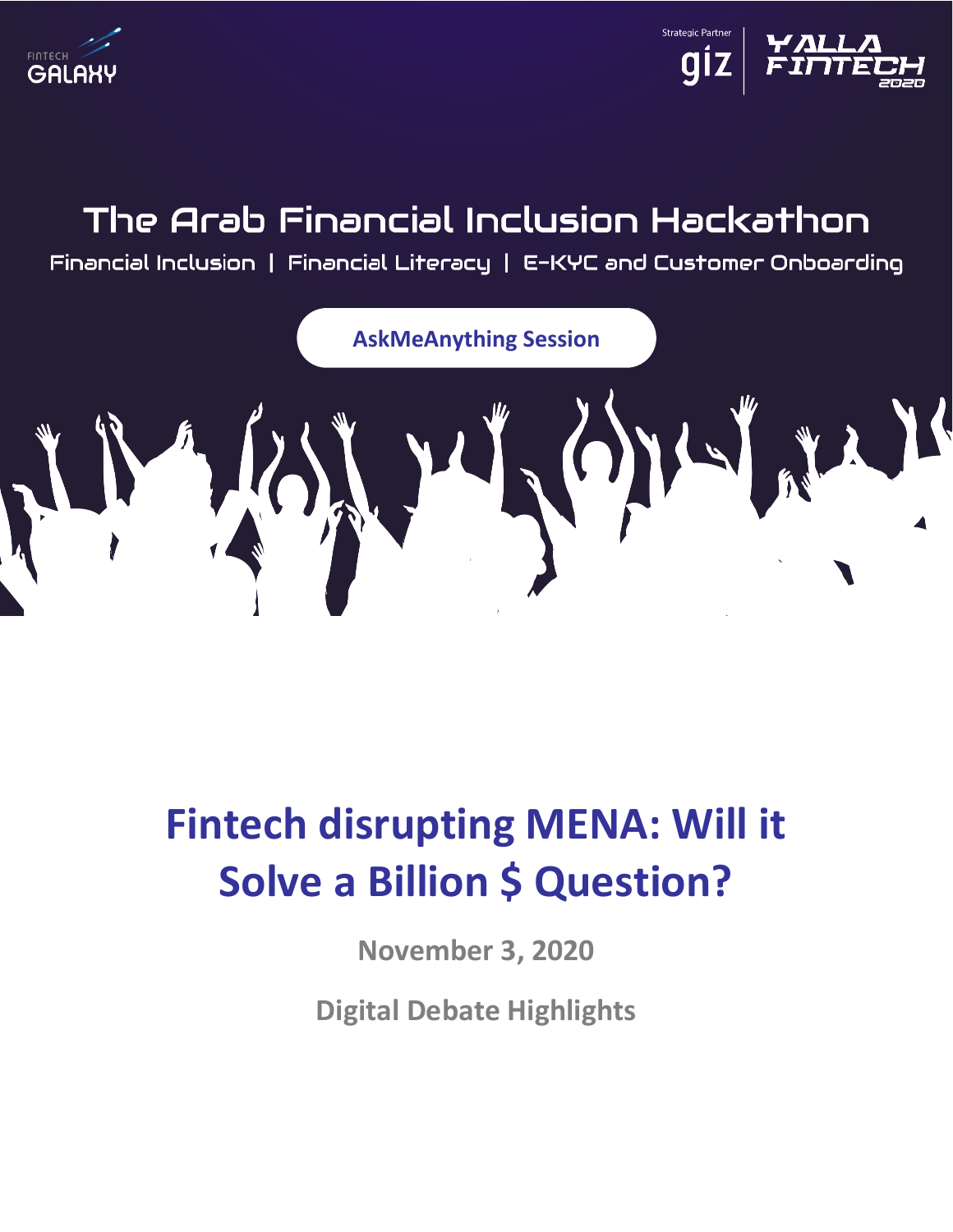## **Background**

*Yalla Fintech 2020 is the Arab world's first digital hackathon to boost collaboration and novel solutions in Fintech that make a difference for Financial Inclusion. The AskMeAnything Session established dialogue with sector innovators to gear collaborative innovation towards development objectives.*

*The new era of tech in finance (Fintech) is affecting societies and economies worldwide but it is far from certain how the impacts will play out in the long run, including for 1.7 billion people yet left outside the financial sector. Covid-19 risks to aggravate inequalities while in some areas it accelerated the uptake of digital finance. In the Arab region, around 300mn people are excluded from the traditional financial sector: Can they be served - better - or will they get lost in the digital divide?*

*In fact, access to financial services relates to a potential market of 63% of adults and a combined funding gap by MSMEs of USD 186 billion. Additional financial inclusion in Arab countries, reaching half the untapped market for individuals and MSMEs by 2024, is estimated to bring about an additional revenue potential of USD 7 billion for financial services providers, notwithstanding spill-over effects into labour markets (CGAP 2019). Can Fintech provide the investment opportunities for inclusive growth in the Arab?*

*With our outstanding panel we discussed: what will it take to solve this billion-dollar question?*



### Fintech Disrupting MENA-Will It Solve a Billion \$ Question?

November 3 | 4 pm - Dubai time **\*ASKMEANYTHING** 



**Nadine Chehade** (Moderator) Senior Financial Sector Specialist, CGAP, World Bank Group



Amr Ahmad Head of the Financial Inclusion Division Central Bank of Jordan

Dr. Ayman Ismail Founding Drector, AUC Innovation Hub The American University in Coiro



**Basil Moftah** General Partner, Global Ventures

**Atilla Yucel** Advisor, Financial Inclusion & Technology GIZ

101 0101

www.fintech-galaxy.com

**[Watch video now!](https://youtu.be/VoFt655m6U0?t=903)**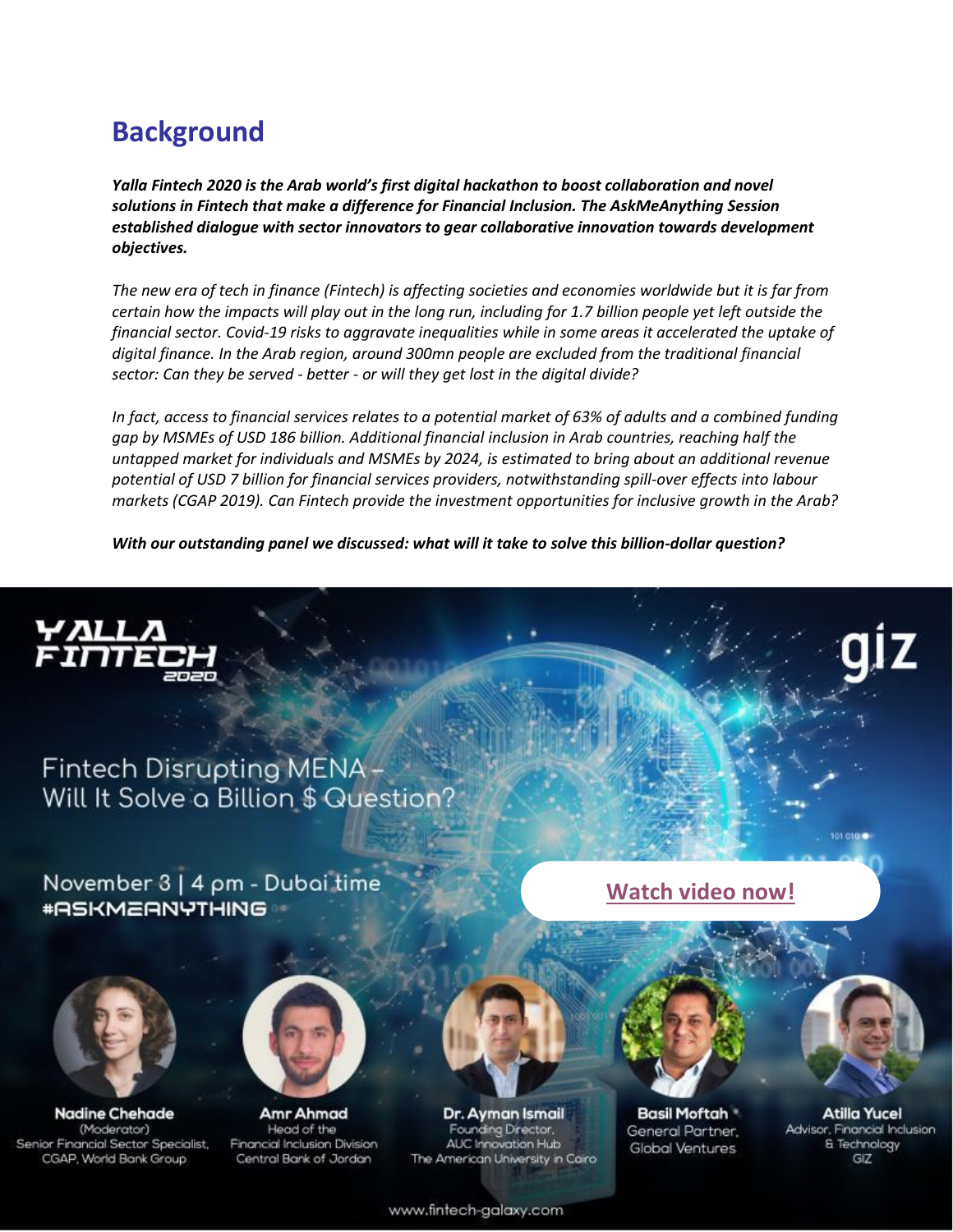#### **Setting the scene: The current situation regarding financial inclusion in the MENA region**

The overall financial inclusivity rate of households in eight MENA countries is only 20%, well below the global average of 76% (FinTech Consortium 2020). Looking at MSMEs, the financing gap in the MENA region is approximately USD 186 billion (SME Finance Forum 2020). According to a joint business survey by the World Bank (WB), European Bank for Reconstruction and Development (EBRD), and European Investment Bank (EIB), 47% of companies based in the MENA region required credit in 2019 of which 31% were basically discouraged from applying for a loan at all (latent demand). Between 2013 and 2019, the overall credit demand even increased.

The figures presented are concerning. Especially as the socioeconomic impact of the SARS-CoV-2 pandemic could threaten or even undo the progress made in terms of financial inclusion over the past decade (AFI 2020).

But the SARS-CoV-2 pandemic also revealed that countries that had already invested in digital infrastructure were generally able to disburse government aid payments more efficiently and quickly (The Economist 2020). For example, the number of active JoMoPay (Jordan Mobile Payments Switch) users increased by nearly 40% to 1.4 million between March and July 2020. The value of transactions also increased significantly during this period, until a sharp decline occurred from July onwards. This may indicate that a significant portion of National Aid Fund (NAF) recipients used the system only to receive financial aid. Therefore, it is likely that at least some of the changes observed in the system will not persist in the future (JOPACC 2020).

#### **What it will take to realize the potential of financial technology in the long term**

First, an adequate regulatory infrastructure is the basic prerequisite to make this possible. This is because the legal framework defines the scope of possible financial technology innovations and thus indirectly provides the perspective for fintech entrepreneurs on which innovation efforts might be worth putting resources into. After all, digital financial services can only be purposefully built on a foundation of legal regulations that govern areas such as fintech, but also cross-cutting issues such as customer as well as data protection and cybersecurity. In other words, regulation is a field of action in which policymakers and regulators play a key role in shaping the prospects for innovation.

Secondly, fintech entrepreneurs can only build use cases and applications on top of the existing payment infrastructure. If people and SMEs are to make increased use of financial technology, a payment infrastructure must be in place that allows the development and integration of the required user-oriented applications. Egypt serves as a good example here. Debit cards were issued by the state, government salaries were subsequently only paid out digitally via those and POS machines were installed nationwide in order to increase the acceptance of the cards through increased usage options.

Third, a range of digital use cases and applications is needed in order to encourage the recipients of digital salary or auxiliary payments not to simply withdraw the amounts received digitally and thus to stick to the use of cash. In this context, innovative entrepreneurship is essential to develop customerserving digital financial services and thereby generate long-term demand.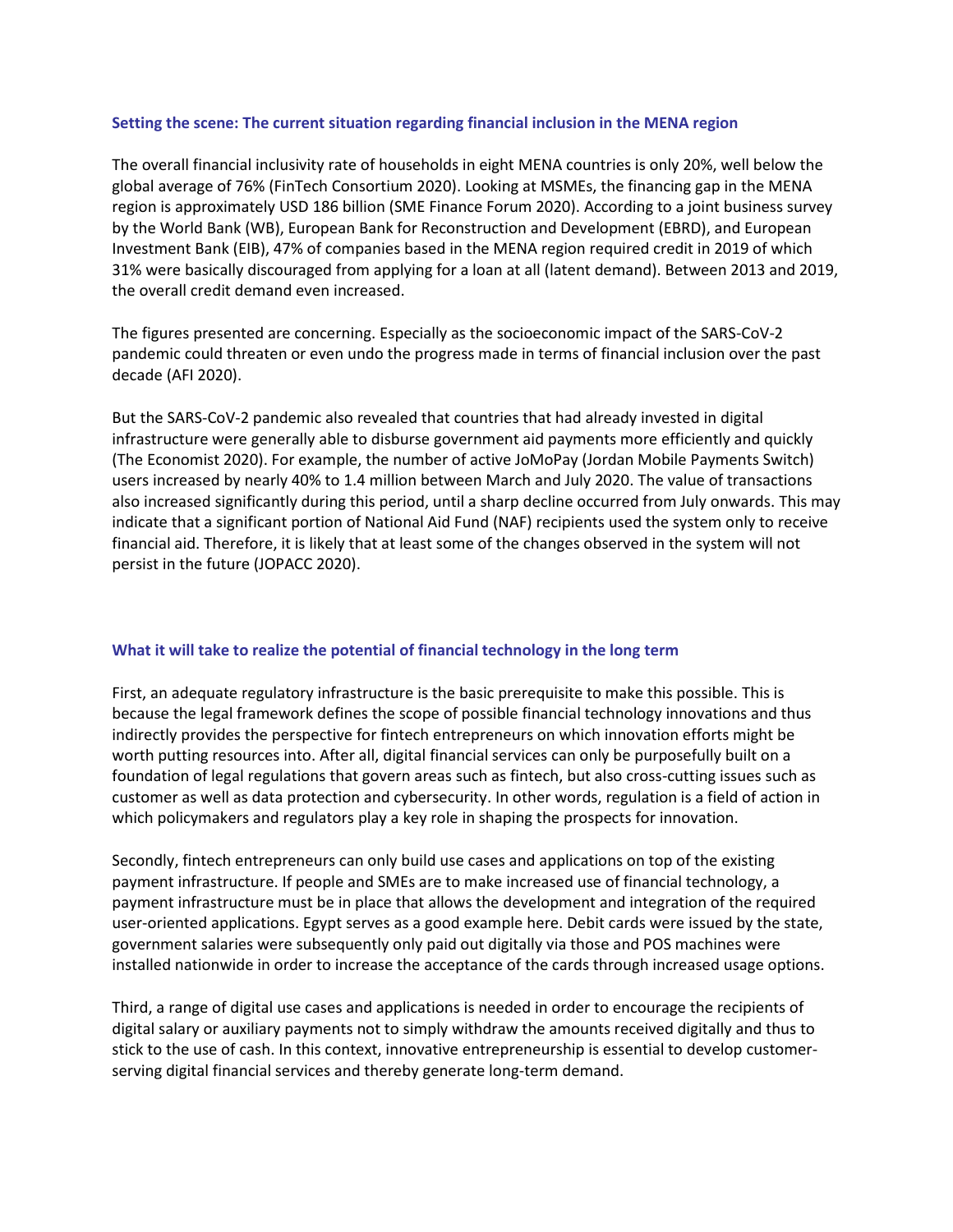Fourth, inclusive financial services need to be affordable. Low value, high volume transactions and balances must be possible in economic ways and yet be affordable for consumers. If entrepreneurs are unable to offer real added value over cash, it can be assumed that digital payments will not be taken up, especially by people with low incomes and SMEs with low profit margins. Inclusive financial services therefore mean making financial transactions and balances of low value possible on a large scale and in such a way that these services are affordable for consumers.

Fifth, digital financial services must offer real added value over cash or other informal services to be used by people and firms. In the Arab countries around 23 million people are part of rotating savings and credit associations that enable them to take out a loan from community savings if necessary. These informal service collaborations are very trust-based and work well. Accordingly, for digital financial services to be used by all social strata, financial technology solutions need to add value over informal services as well as gain consumer trust. Addressing privacy and security concerns is one aspect of building trust.

#### **A unique selling proposition and a loyal customer base are key for fintech firms to attract investors**

Fintech entrepreneurs need to gain a competitive advantage to be attractive to investors. This implies being strong in one area and known for it. The challenge is to create something that is better from a user/customer experience perspective than comparable applications from other fintech companies and that regular banks cannot implement in this way. Consequently, it is ultimately specific features or products where fintech entrepreneurs can carve out the necessary competitive difference.

A key aspect of competitive advantage is a very loyal customer base. This is because a growing customer base reduces overheads over time and thus generates increasingly reliable revenue, so that profits can be used to invest in new products or other service offerings.

Accordingly, entrepreneurs need to question strategically: Is the market within one economy potentially large enough to successfully market the service, or must market entry be sought in multiple countries? Is there a greater chance of success by offering multiple services in one country, or does it make more sense to focus on developing a specific digital financial service for multiple countries?

As competition intensifies, the strategy of trying to establish a value-added service in multiple countries is probably the most promising. However, if entrepreneurs aim to cover several service fields, it is essential that they stand out with a core unique selling proposition in order to be successful.

#### **Fintech companies must address local issues to compete with Big Tech players**

The question of whether fintech is a global or local market is a very important one. Certainly, big tech companies are looking for adjacent markets that offer them a new level of growth. Payments, fintech, as well as education through tech are these next big adjacent markets for the Big Techs of the world, so they will certainly try to penetrate and disrupt those.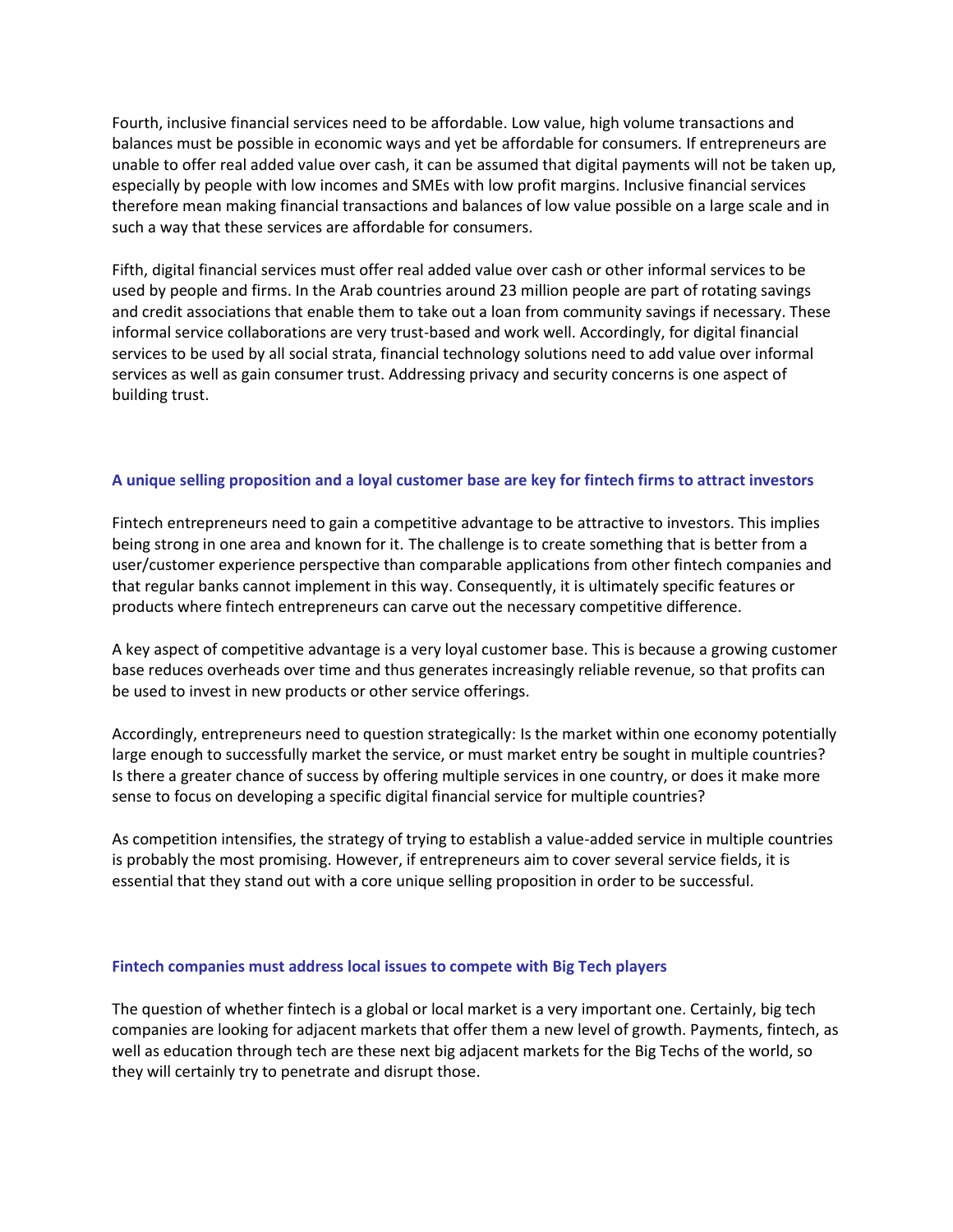However, for local problems such as lending or bill payment, local solutions will essentially be the most appropriate. But that, in turn, does not mean that local solutions are bound by state borders. The extent to which innovative solutions can be viable across the board depends on whether local (market) knowledge is available. This is a weighty reason why there will be no thoroughly global dominance in the fintech sector soon.

However, to prevent global forces from emerging through mergers in the future, regulators must keep a watchful eye on such potential developments and block them to prevent competition-destroying monopolization. This is how great companies will continue to emerge from this region in the future.

#### **Innovation-promoting and responsible regulation is a multi-faceted field of action, but indispensable**

Basically, the first thing to consider is that central banking as well as regulators are also undergoing a mind shift and are therefore also in a learning process. In order to find out what regulatory obstacles might be for entrepreneurs and digital innovation, it is essential to get in touch with the fintech sector. Regulatory sandboxes, for example, are a suitable means to this end. Experimentation in a safe environment makes it possible to determine where and what regulatory adjustments will be conducive to innovation. Such interactive approaches are much more target-oriented and goal-promoting than imposed framework conditions can be.

One of the main topics when it comes to promoting financial inclusion through digital innovation is certainly Open Banking. Open APIs enable innovators to build service or product innovations on top of already generated data, thus extending the value chain. Furthermore, opening APIs can reduce innovation costs for both innovators and investors, which in turn might also reduce costs for consumers. Basically, it can be said that cost reductions for both businesses and consumers, as well as speeding up credit assessment and simplifying access, make the goal of financial inclusion more tangible.

From a regulator perspective, further development in the areas of cybersecurity and data protection is also critical to not only facilitate access to financial services, but to do so in a secure and responsible manner. This also means that financial services must be transparent regarding the terms and conditions of the offer. And this, in turn, is only one side of the coin. Because transparency, on the other hand, also requires people to be able to understand the contractual terms and conditions as well as the opportunities and risks of financial services. Consequently, financial literacy is a very significant issue. And it will be important in this respect to explore innovative ways to reach and support people.

However, in order to act in the interests of the population in general, the overriding premise is to generate economic growth. Given the economic potential of financial technology, digital transformation can no longer be considered a luxury path; it has become inevitable. And to realize the potential, regulators also have a responsibility to review current regulations to see how they need to be designed to best promote digital solutions.